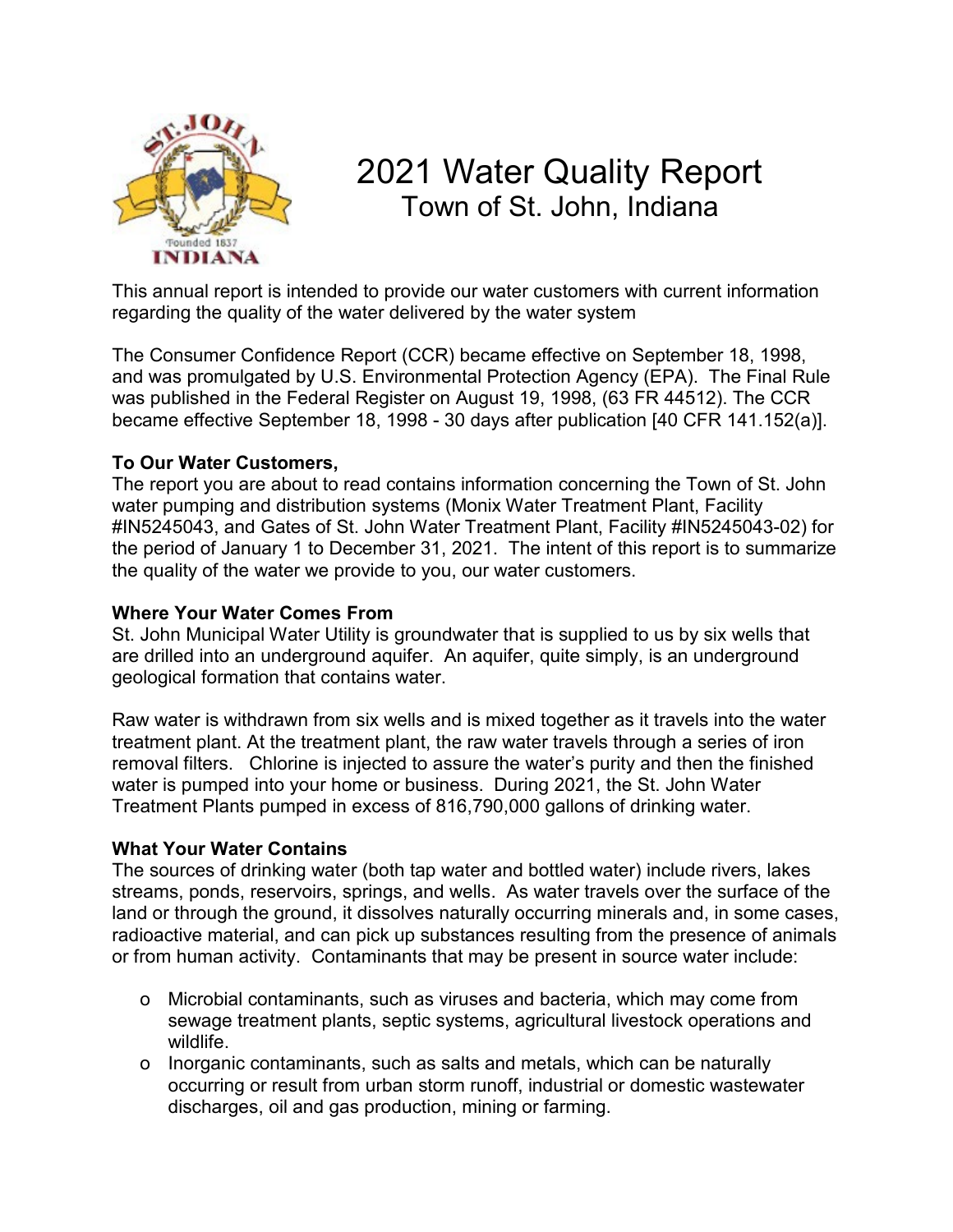- o Pesticides and herbicides which may come from a variety of sources such as agriculture, storm water runoff and residential uses.
- o Organic chemicals, including synthetic and volatile organic chemicals, which are by-products of industrial processes and petroleum production, and can also, come from gas stations, urban storm water runoff, and septic systems.
- o Radioactive materials, which can be naturally occurring or be the result of oil and gas productions and mining activities.

Drinking water, including bottle water, may be expected to contain at least small amounts of some contaminants. The presence of these contaminants does not necessarily indicate that the water poses a health risk or that it is not suitable for drinking.

More information about contaminants and their potential health effects may be obtained by calling the EPA's Safe Drinking Water Hotline at 800-426-4791. The Town of St. John experienced one TC (Total Coliform) positive sample in 2021. That location plus the upstream and downstream locations were retested. All samples came back absent.

#### **Health Notes Concerning Drinking Water**

St. John's water testing did not detect a discernable presence of lead; however, it is possible that lead levels in your home may be higher than those found in other homes in the community. If present, elevated levels of lead can cause serious health problems, especially for pregnant women and young children. Lead in drinking water is primarily from materials and components associated with service lines and home plumbing. The Town of St. John Water District is responsible for providing high quality drinking water, but cannot control the variety of materials used in plumbing components. When your water has been sitting for several hours, you can minimize the potential for lead exposure by flushing your tap for 30 seconds to 2 minutes before using water for drinking or cooking. If you are concerned about lead in your water, you may wish to have your water tested. Information on lead in drinking water, testing methods, and steps you can take to minimize exposure is available from the Safe Drinking Water Hotline or at http://www.epa.gov/safewater/lead.

Some people may be more vulnerable to contaminants in drinking water than the general population. Contaminants may be found in drinking water that could cause taste, color, or odor problems. These types of problems are not necessarily cause for health concerns. For more information on taste, order, or color of drinking water, please contact the Public Works at 219-365-4655. Immuno-compromised persons, such as persons with cancer undergoing chemotherapy, person who have undergone organ transplants, people with HIV/AIDS or other immune system disorders, some elderly, and infants can be particularly at risk from infections. These people should seek advice about drinking water from their health care providers.

U.S. Environmental Protection Agency and Centers for Disease Control guidelines on appropriate means to lessen the risk of infection by Cryptosporidium and other microbial contaminants and their potential health effects are available from the Safe Drinking Water Hotline at 800-426-4791.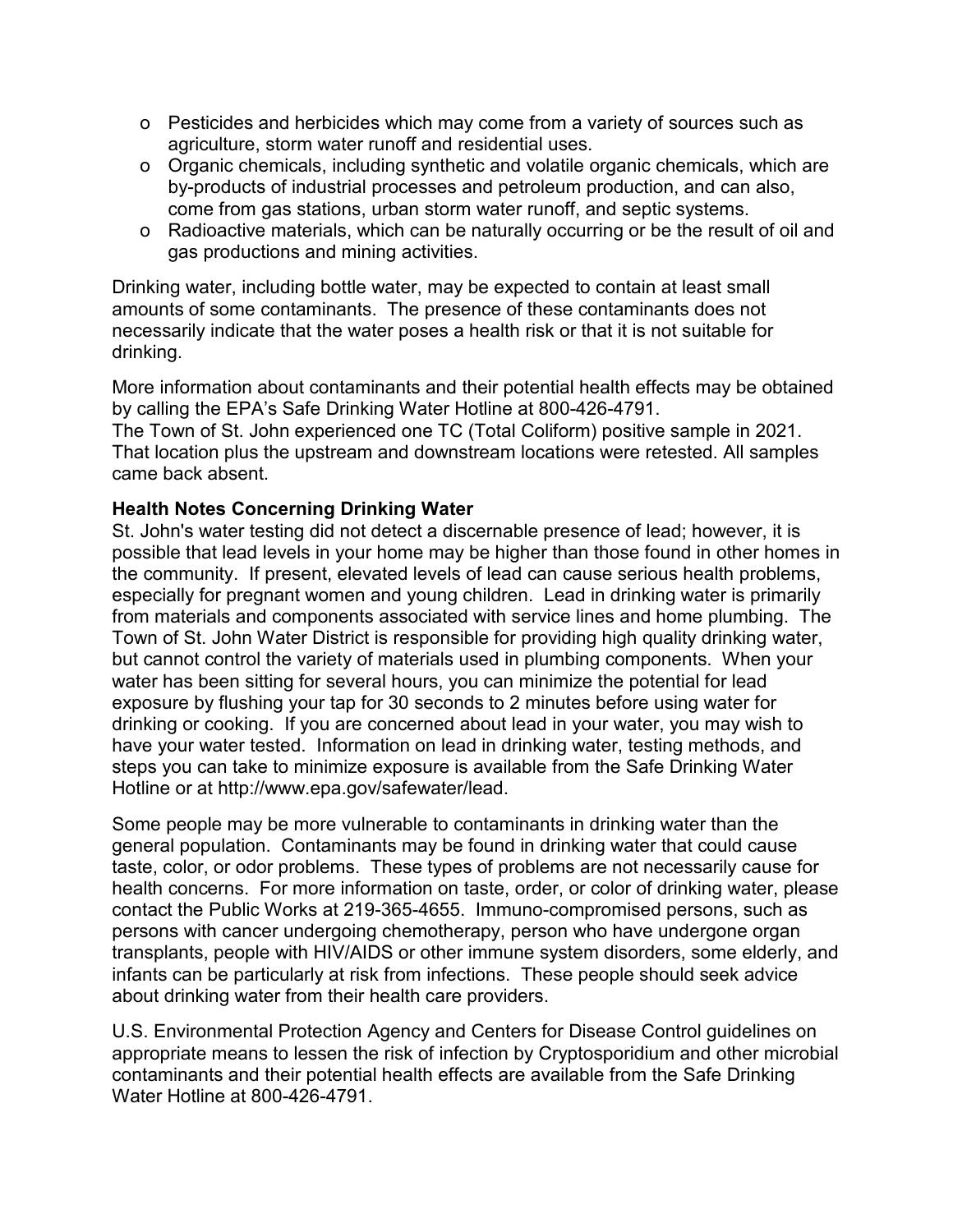#### **QUESTIONS?**

Contact the Public Works Department at 219-365-4655 or visit the Town's website at www.stjohnin.com to find out dates, times and locations for your Town Council and Water Board meetings. Also, for your convenience there is a copy of the Town's drinking water system's Wellhead Protection Plan at the Clerk-Treasurers office located in the Municipal Building and the Public Works Department located in the Public Works Facility. The Town Council and Water Board members welcome any public involvement or input.

Educate your family about the importance of conserving water and keeping our environment clean. Check out the American Water Works Association Web site at www.awwa.com.

|                                                      | Level<br>Detected | Range of<br>Levels<br>Detected | <b>MCLG</b>                 | <b>MCL</b>           | <b>VIOLATION</b> | <b>Major Sources</b>                                                                                             |
|------------------------------------------------------|-------------------|--------------------------------|-----------------------------|----------------------|------------------|------------------------------------------------------------------------------------------------------------------|
| Barium - 2020                                        | 0.019<br>ppm      | $0.0062 -$<br>0.019            | $\overline{2}$              | 2                    | N                | Discharge of drilling wastes; Discharge from<br>metal refineries; Erosion of natural deposits.                   |
| Chlorine - 2021                                      | 1 ppm             | $1 - 1$                        | <b>MRDLG</b><br>$= 4$       | <b>MRDL</b><br>$= 4$ | N                | Water additive used to control microbes.                                                                         |
| Chromium - 2020                                      | $1.9$ ppb         | $1.3 - 1.9$                    | 100                         | 100                  | N                | Discharge from steel and pulp mills; Erosion of<br>natural deposits.                                             |
| Copper - 2020                                        | 0.8748<br>ppm     |                                | 1.3                         | 1.3                  | N                | Erosion of natural deposits; Leaching from wood<br>preservatives; Corrosion of household plumbing<br>systems.    |
| Fluoride - 2020                                      | 0.75<br>ppm       | $0.65 -$<br>0.75               | 4                           | 4.0                  | N                | Erosion of natural deposits which promotes<br>strong teeth; Discharge from fertilizer and<br>aluminum factories. |
| Gross Alpha excluding<br>Radon/Uranium<br>04/11/2018 | 1.94<br>pCi/L     | $0.98 -$<br>1.94               | $\Omega$                    | 15                   | N                | Erosion of natural deposits.                                                                                     |
| $Leaf - 2020$                                        | 3.2 ppb           | ----                           | $\Omega$                    | 15                   | N                | Corrosion of household plumbing systems;<br>erosion of natural deposits.                                         |
| Nitrate $-$ 03/20/20                                 | .10 ppm           | $10$ or<br>less                | 10 ppm                      | 10<br>ppm            | N                | Runoff from fertilizer use; leaching from septic<br>tanks, sewage; erosion of natural deposits.                  |
| Selenium - 04/20/20                                  | .0020<br>ppm      |                                | .05<br>ppm                  | .05<br>ppm           | N                | Discharge from petroleum and metal refineries; Erosion<br>of natural deposits; Discharge from mines.             |
| Haloacetic Acids - 2021                              | 2 ppb             | $0 - 4.2$                      | No goal<br>for the<br>total | 60                   | N                | By-product of drinking water disinfection.                                                                       |
| Total Trihalomethanes -<br>2021                      | 10 ppb            | $0.68 -$<br>19.4               | No goal<br>for the<br>total | 80                   | N                | By-product of drinking water disinfection.                                                                       |

Visit The Town of St. John on line at [www.stjohnin.com](http://www.stjohnin.com/)